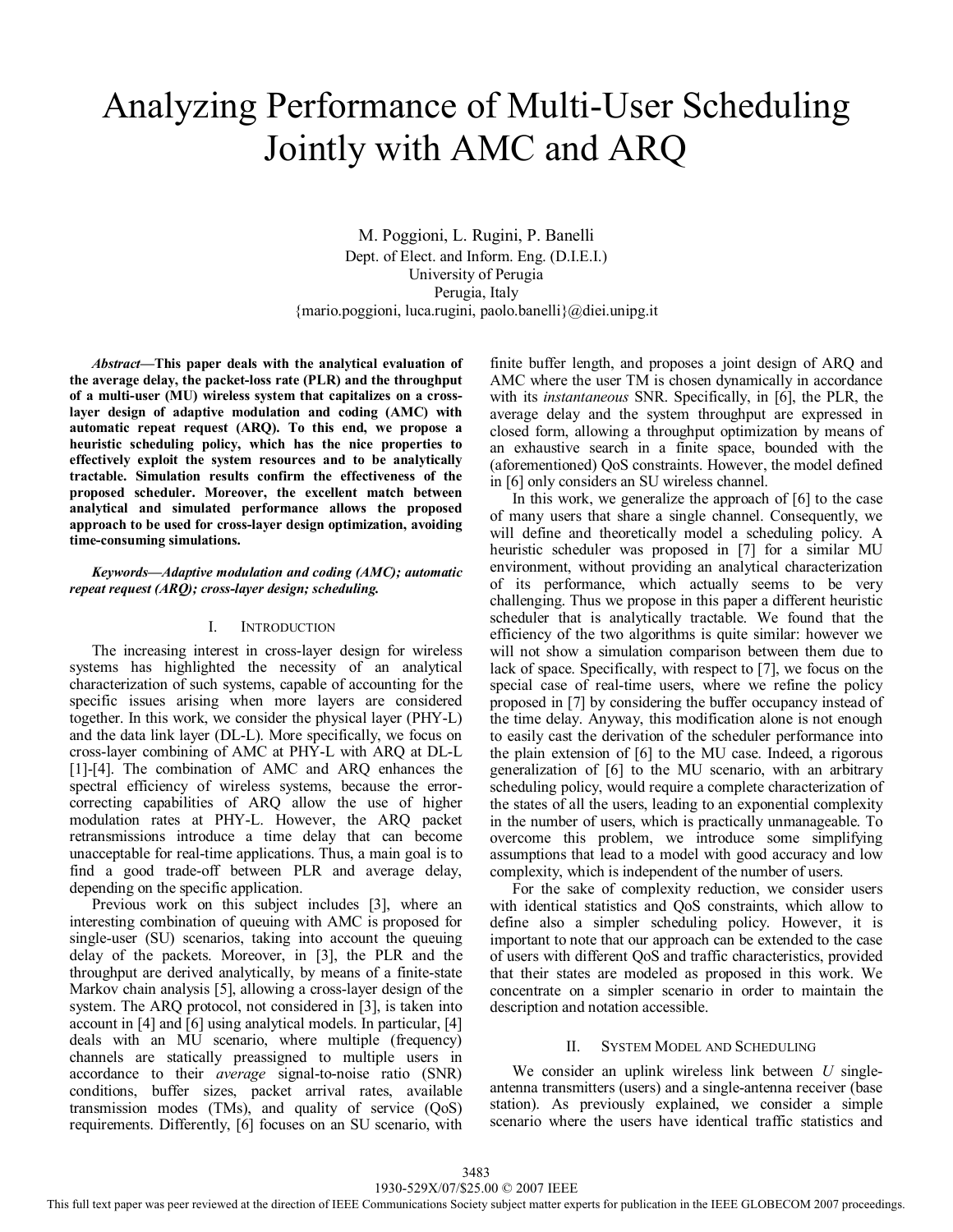QoS constraints. In particular, perfect power control is assumed, where the average SNR is the same for each user. Each link must support QoS-guaranteed traffic, with a maximum average packet delay  $\delta$  and a maximum packet loss rate  $\rho$ , equal for every user. The TM is chosen by the AMC selector at the receiver end depending on the instantaneous SNR at each decision epoch, and fed back to the transmitting user [6]. We consider the TMs defined in Table 1 of [6], with a Nakagami-*m* fading channel model. The generation of the users' packets is memoryless: specifically, we consider a Poisson packet arrival process. All packets have the same length of  $N_p$  bits at DL-L, which are mapped on time slots with different durations at PHY-L, accordingly to the current TM. Each buffer has a maximum packet length *B* . The basic assumptions of our model, which come from [6], are briefly summarized below:

- A1) At PHY-L, time is slotted as in Fig. 1, and each slot contains one packet from DL-L. The overhead is assumed as negligible. We also assume perfect time synchronization among users.
- A2) The propagation channel is modeled by a Nakagami-*m* frequency-flat block-fading channel [8], with *coherence time interval* (CTI) of  $T_f$  seconds. The channel variation from one CTI to another is captured by a Markov chain model [9].
- A3) The TMs are selected at the receiver with perfect CSI knowledge, and they are fed back to the transmitter, without errors and with zero latency.
- A4) The error detection at the receiver, by means of CRC, is perfect. The users' packets are dropped either after *Nr* retransmissions, or when the transmitter buffer is full.

The critical difference with respect to [6] is the presence of several users, which share the same PHY-L resource. This entails the necessity of a scheduling policy in order to have a good throughput, while preserving a certain fairness among users. Thus, we are specifically interested to constrain not only the average delay, but also the maximum delay. On the other hand, an efficient scheduling algorithm should exploit the diversity offered by the high number of users, usually known as multi-user diversity (MUD) [10], which allows to enhance the average system rate with respect to the SU scenario. We also would like to analytically address the system performance in order to avoid extensive simulations and, possibly, gain a deeper insight on the parameters that really affect performance. To this end, we need to define a scheduling policy that is both effective and mathematically tractable. In this view, we propose a heuristic centralized scheduling algorithm which is accomplished at the beginning of each CTI as in [7], with instantaneous decisions, and perfect knowledge of the state of each user. The state  $\psi_i^{(i)}$  of the *j* th user is defined as

$$
\Psi_j^{(i)} = (c_j^{(i)}, q_j^{(i)}, r_j^{(i)}), \tag{1}
$$

where  $c_j^{(i)}$  is the channel mode,  $q_j^{(i)}$  is the buffer occupancy, and  $r_i^{(i)}$  is the actual number of retransmissions at the time instant  $t_i$ , which represents the beginning of the *i* th CTI. We associate to each channel state  $c_j^{(i)}$  the channel rate  $K_j^{(i)}$  as in Table 1 of [6]. We also consider, as in [7], perfect and instantaneous feedback of the scheduler decision to all the users. Our scheduling policy is aimed at enhancing the rate of the system without introducing an excessive delay. To this end,





we define the utility function  $\phi_j^{(i)} = K_j^{(i)} q_j^{(i)}$ . Nevertheless, in order to reduce the PLR, if some users have full buffer, the priority is assigned to them, irrespectively of  $\phi_i^{(i)}$ . In the following, we present our scheduling algorithm. We define

 $S_{T_x} = \{$  users with full buffer and  $TM \neq TM0$  };  $S_{Tx0} = \left\{$  users with maximum  $\phi_i^{(i)}$  };  $S_{\tau x1} = \left\{ \text{ users } \in S_{\tau x0} \text{ with maximum } r_j^{(i)} \right\};$  $S_{Tx2} = \left\{$  users  $\in S_{Tx}$  with maximum  $r_j^{(i)} \right\}$ ;  $S_{Tx3} = \left\{$  users  $\in S_{Tx2}$  with maximum  $c_j^{(i)}$  }; the proposed scheduling algorithm can be expressed as:

**if**  $S_{T_x} = \{\}$ 

**then** the transmission is randomly assigned to a user  $\in$  *S*<sub>*Tx*1</sub> ∶ else the transmission is randomly assigned to a user  $\in S_{\tau_{x3}}$ ; **end** 

It is worth noting that the scheduling algorithm in [7] is not optimized for the minimization of the average delay of realtime users, because it considers different classes of users, and tries to maximize the system rate, while maintaining the delay of real-time users within a suitable bound. Conversely, for equal real-time users, our scheduler adopts a strategy aimed at reducing the average delay of each user. Indeed, from the Little theorem [5], we know that the average delay is proportional to the average buffer occupancy, thus, in the scheduling policy, we consider the buffer occupancy instead of the *instantaneous*  delay of the packets, in order to constrain the former and consequently also the *average* delay.

#### III. JOINT AMC AND QUEUING ANALYSIS

We first briefly summarize the analysis carried out in [6] in SU scenarios for the queuing process induced by the truncated ARQ at DL-L jointly with the AMC scheme at PHY-L. The AMC scheme proposed in [6] partitions the entire SNR range into  $N+1$  non-overlapping consecutive intervals, each associated in increasing order to TM0, TM1, …, TMN. Boundary points of each SNR interval are calculated using the same target packet-error rate (PER) for all the TMs (see Eqs. 1- 4 in [6]). An exception is made for TM0, where the channel is in a deep fade and by definition  $PER = 1$ . Thus, the channel evolution is characterized by the  $N+1$  probabilities of the channel states, which correspond to the TMs, and are derived accordingly to the PER and the average SNR of the considered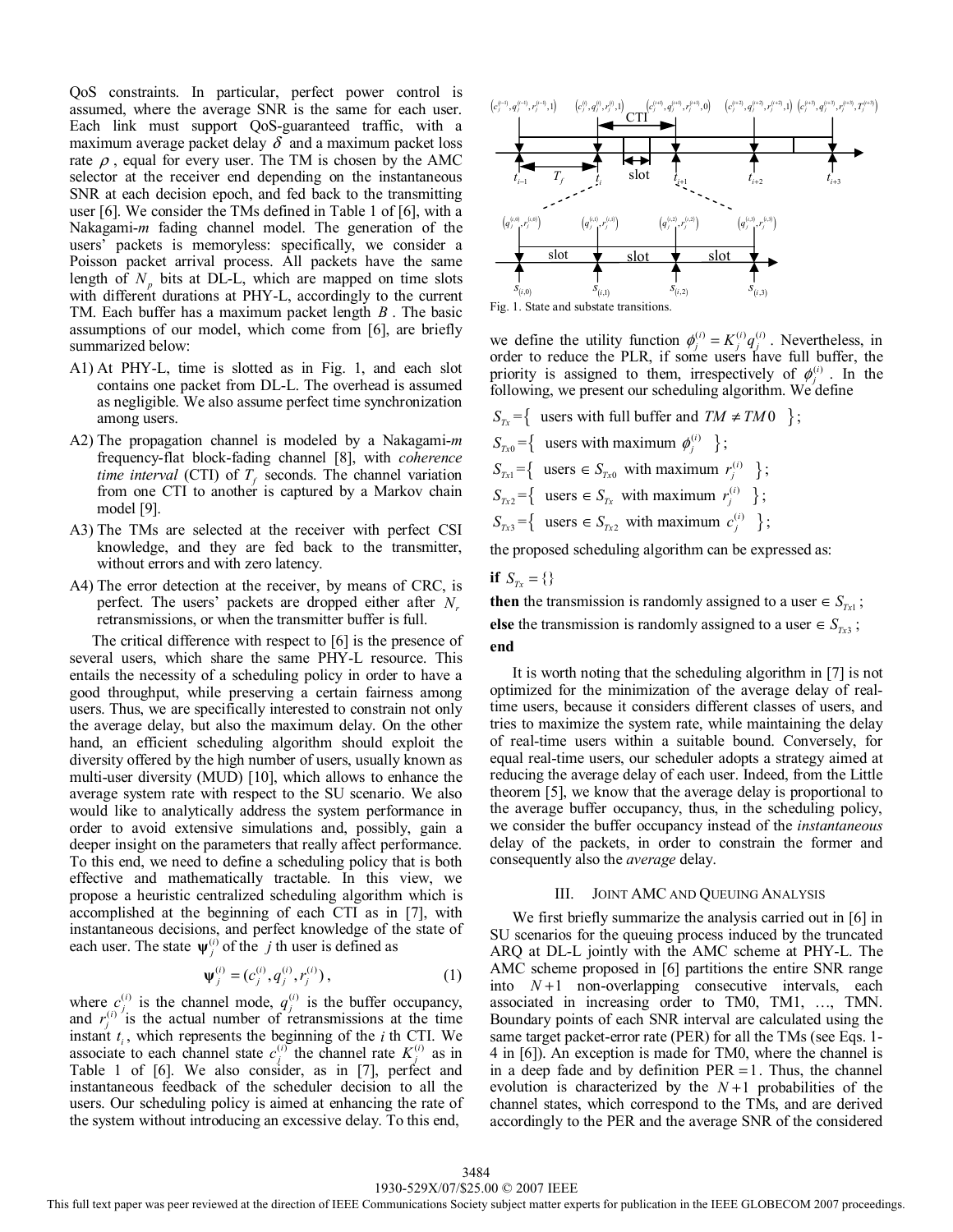Nakagami-*m* model. The transitions between these channel states are modeled as a Markov chain, described by an  $(N+1)\times(N+1)$  channel state transition matrix  $P_c$  (see Eq. 5) in [6]), which is derived by means of a level crossing rate analysis [11]. The complete state of the single user is described by  $\psi_i^{(i)}$  in (1) (the user index *j*, not necessary in the SU case [6], will be used later for the MU case). If  $c_j^{(i)} = n$ , i.e., the AMC selector chooses the *n* th TM, denoted by TM*n* , then the CTI is divided in  $K_j^{(n)} = K_n$  slots, and a single packet is transmitted in each slot. In addition, the queuing process is described by an embedded Markov chain. Specifically, the transitions of the substate  $(q_j^{(i)}, r_j^{(i)})$  in each *slot*, for a given channel state  $c_j^{(i)} = n$ , are described by the  $(B+1)(N_r+1)\times (B+1)(N_r+1)$  transition matrix  $\mathbf{T}_n$  (see Eqs. 14-23 in [6]). Consequently, since the system is stable [6], the transitions of the substate  $(q_i^{(i)}, r_j^{(i)})$  from a CTI to the next for the TM  $c_j^{(i)} = n$  are described by the matrix  $\mathbf{T}_n^{K_n}$  (see Fig. 1). The packet arrival process and the channel transitions are assumed independent, thus the transitions of the whole state  $\Psi_j^{(i)} = (c_j^{(i)}, q_j^{(i)}, r_j^{(i)})$  is described by the  $(N+1)(B+1)(N_r+1)\times(N+1)(B+1)(N_r+1)$  matrix (see Eqs. 27-28 in [6])

$$
\mathbf{P} = \begin{bmatrix} P_{0,0} \mathbf{T}_0 & \cdots & P_{0,N} \mathbf{T}_0 \\ \vdots & \ddots & \vdots \\ P_{N,0} \mathbf{T}_N^{K_N} & \cdots & P_{N,N} \mathbf{T}_N^{K_N} \end{bmatrix},
$$
(2)

where the probabilities  $P_{0,0},..., P_{N,N}$  are the elements of  $P_C$ . It is worth noting that  $K_0 = K_1 = 1$ . The stationary probability vector associated to  $\psi_j^{(i)}$  is

$$
\boldsymbol{\pi} = [\pi_{(0,0,0)}, \pi_{(0,0,1)}, ..., \pi_{(N,B,N_r-1)}, \pi_{(N,B,N_r)}],
$$
\n(3)

where  $\pi_{(c,q,r)}$  is the probability of the state  $(c, q, r)$ , and can be classically calculated as (see Eq. 26 in [6])

$$
\pi \mathbf{P} = \pi \tag{4}
$$

This is the main result of the embedded Markov chain modeling in [6], from which the packet loss rate (Eqs. 31-37), the system throughput (Eq. 38), and the average delay (Eqs. 39-44) are analytically derived.

The goal of our work is to derive, for *each user* of our MU system, a matrix  $\vec{P}$  equivalent to  $P$  in (2), and consequently the aforementioned QoS measures accordingly to the approach developed in [6]. In effect, this is theoretically straightforward, since it would be sufficient to define, in the MU scenario, a superstate

$$
\mathbf{s}^{(i)} = (c_1^{(i)}, q_1^{(i)}, r_1^{(i)}, c_2^{(i)}, q_2^{(i)}, r_2^{(i)}, ..., c_U^{(i)}, q_U^{(i)}, r_U^{(i)}), \qquad (5)
$$

which takes into account the state evolution of all the *U* users. This way, any scheduling policy based on a memoryless utility function

$$
u_j^{(i)} = f(c_j^{(i)}, q_j^{(i)}, r_j^{(i)}), \qquad (6)
$$

could be modeled straightforwardly. Unfortunately, the number of possible superstates would be an exponential function of the number of users. Indeed, the corresponding stationary probability vector  $\pi$ <sup>(s)</sup> associated to  $\mathbf{s}$ <sup>(i)</sup> would have a length equal to the length of the SU case raised to the *U* th power, as expressed by

$$
L_{\pi^{(s)}} = [(N+1)(B+1)(N_r+1)]^U = L_{\pi}^U,
$$
 (7)

where  $L_{\pi}$  is the size of the vector  $\pi$ . Thus, due to the

eigenvalue decomposition used to solve (4), the computational complexity of the problem is  $O(L_{\pi(s)}^3)$  [12], and by (7) becomes exponential in the number of users, making this approach impractical. In order to reduce the complexity, we make the key assumption of the *independence* of the users' stationary probability vectors. This assumption allows us to consider a single user as representative of the whole MU system, since we can write

$$
\pi_{(c_1,q_1,r_1,\ldots,r_U,q_U,r_U)} = \pi_{(c_1,q_1,r_1)} \pi_{(c_2,q_2,r_2)} \ldots \pi_{(c_U,q_U,r_U)}.
$$
 (8)

The simulation results in Section V will show the good accuracy of this approximation, especially for high values of *U* . However, in a MU scenario, we must distinguish the cases in which the user is scheduled (Tx) or not (no-Tx). In the Tx case, the state transitions of the representative user are described by

$$
\mathbf{P}^{(T)} = \begin{bmatrix} P_{0,0} \tilde{\mathbf{T}}_0 & \cdots & P_{0,N} \tilde{\mathbf{T}}_0 \\ \vdots & \ddots & \vdots \\ P_{N,0} \mathbf{T}_N^{K_N} & \cdots & P_{N,N} \mathbf{T}_N^{K_N} \end{bmatrix},
$$
(9)

which is very similar to **P** . The only difference is represented by the submatrix  $\tilde{\mathbf{T}}_0$ , which is obtained with the same method of **T**<sub>0</sub> (see Eqs. 16-23 in [6]), but without the rule that  $r_j^{(i)}$  is augmented in the TM0 mode. This rule, which aims at reducing the delay in the SU case, is not convenient in a MU scenario, because this delay reduction is obtained by the scheduling. In the no-Tx case, the state transition matrix is

$$
\mathbf{P}^{(N)} = \mathbf{P}_C \otimes \tilde{\mathbf{T}}_0 , \qquad (10)
$$

where  $\otimes$  denotes the Kronecker product [12], and accounts only for the channel variations and the packet arrival process. By  $P^{(T)}$  and  $P^{(N)}$ , we can describe the state transitions of the representative user, provided that we can determine the probability of being, at the beginning of each CTI, in the Tx state for each different state transition, *based on the scheduling policy*. To this end, we define an extra substate  $T_j^{(i)}$  that represents the transmitting condition:  $T_j^{(i)} = 1$  when user *j* is Tx, and  $T_i^{(i)} = 0$  when user *j* is no-Tx. With this approach, the state of *each* single user at  $t_i$  can be written as

$$
\tilde{\Psi}_j^{(i)}(T_j^{(i)}) = (c_j^{(i)}, q_j^{(i)}, r_j^{(i)}, T_j^{(i)}).
$$
\n(11)

In the following, we will drop the user index *j* for notation simplicity. It is worth noting that this way the number of states is  $2L_{\pi}$  *for any number of users U*, while in a rigorous analysis would be  $L_n^U$ . Hence, our approach is scalable with the number of users. Now, we can write the  $2L_{\pi} \times 2L_{\pi}$  state transition matrix **P** associated to  $\tilde{\psi}^{(i)}(T^{(i)})$  as

$$
\tilde{\mathbf{P}} = \begin{bmatrix} \mathbf{M}_{(0,0,0)\to(0,0,0)} & \cdots & \mathbf{M}_{(0,0,0)\to(N,B,N_r)} \\ \vdots & \ddots & \vdots \\ \mathbf{M}_{(N,B,N_r)\to(0,0,0)} & \cdots & \mathbf{M}_{(N,B,N_r)\to(N,B,N_r)} \end{bmatrix}, \quad (12)
$$

where each transition  $\psi^{(i-1)} \to \psi^{(i)}$  is described by the 2×2 substate transition matrix

$$
\mathbf{M}_{\Psi^{(i-1)} \to \Psi^{(i)}} = \begin{bmatrix} P_{\tilde{\Psi}^{(i-1)}(0) \to \tilde{\Psi}^{(i)}(0)} & P_{\tilde{\Psi}^{(i-1)}(0) \to \tilde{\Psi}^{(i)}(1)} \\ P_{\tilde{\Psi}^{(i-1)}(1) \to \tilde{\Psi}^{(i)}(0)} & P_{\tilde{\Psi}^{(i-1)}(1) \to \tilde{\Psi}^{(i)}(1)} \end{bmatrix}, \quad (13)
$$

where we introduced the compact notation  $p_E = Pr{E}$ . In (13), the elements in the first row represent the substate transitions  $\psi^{(i-1)} \rightarrow \psi^{(i)}$  starting from the no-Tx case and are described by the matrix  $P^{(N)}$ . Thus, by exploiting conditional

This full text paper was peer reviewed at the direction of IEEE Communications Society subject matter experts for publication in the IEEE GLOBECOM 2007 proceedings.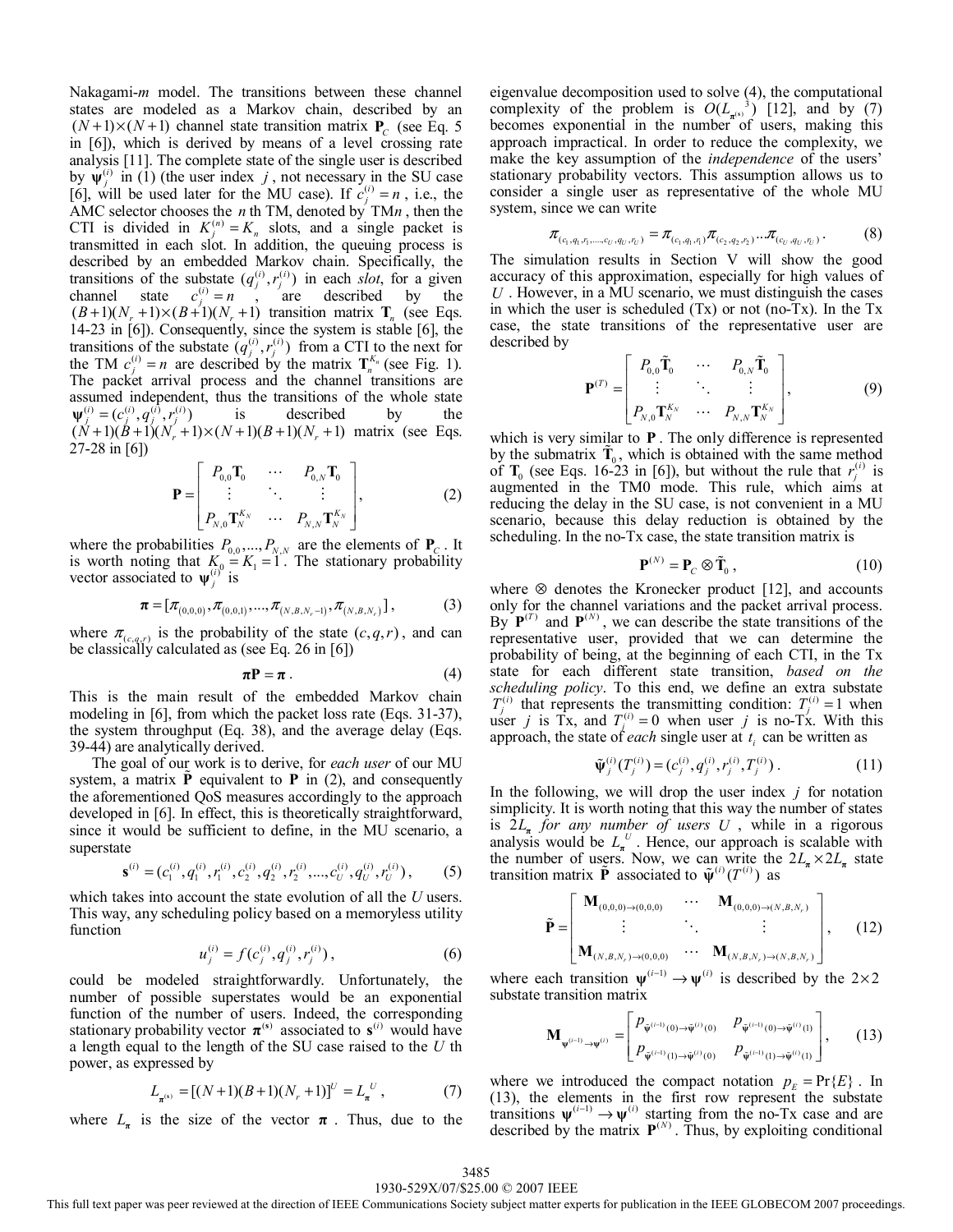probability rules, we can derive:

$$
p_{\tilde{\Psi}^{(i-1)}(0)\to\tilde{\Psi}^{(i)}(1)} = [\mathbf{P}^{(N)}]_{k^{(i-1)},k^{(i)}} p_{T=0\to T=1|\Psi^{(i-1)}\to\Psi^{(i)}} ,
$$
  

$$
p_{\tilde{\Psi}^{(i-1)}(0)\to\tilde{\Psi}^{(i)}(0)} = [\mathbf{P}^{(N)}]_{k^{(i-1)},k^{(i)}} - p_{\tilde{\Psi}^{(i-1)}(0)\to\tilde{\Psi}^{(i)}(1)},
$$
 (14)

where the index is expressed by  $k^{(i)} = c^{(i)}(B+1)(N_r + 1)$  $+q^{(i)}(N_r+1)+r^{(i)}+1$ . Analogously, for the Tx case, we have

$$
p_{\tilde{\Psi}^{(i-1)}(1)\to\tilde{\Psi}^{(i)}(1)} = [\mathbf{P}^{(T)}]_{k^{(i-1)},k^{(i)}} p_{T=1\to T=1|\Psi^{(i-1)}\to\Psi^{(i)}} ,
$$
  
\n
$$
p_{\tilde{\Psi}^{(i-1)}(1)\to\tilde{\Psi}^{(i)}(0)} = [\mathbf{P}^{(T)}]_{k^{(i-1)},k^{(i)}} - p_{\tilde{\Psi}^{(i-1)}(1)\to\tilde{\Psi}^{(i)}(1)} .
$$
 (15)

At this point, to obtain the matrix  $\tilde{P}$ , we calculate  $p_{T=0\to T=1|\psi^{(i-1)}\to\Psi^{(i)}}$  and  $p_{T=1\to T=1|\psi^{(i-1)}\to\Psi^{(i)}}$  for each transition of the substate  $\psi^{(i)}$ , based on the scheduling policy adopted.

## IV. STATIONARY STATE PROBABILITY

Even with the simplification of (8), the calculation of the matrix  $\vec{P}$  by the matrices in (13) is very challenging, mainly because the probabilities in (14)-(15) are related to the probabilities of each user to be in a certain state, which clearly depend on the stationary probability vector

$$
\tilde{\boldsymbol{\pi}} = [\tilde{\pi}_{(0,0,0,0)}, \tilde{\pi}_{(0,0,0,1)}, ..., \tilde{\pi}_{(N,B,N_r,0)}, \tilde{\pi}_{(N,B,N_r,1)}].
$$
 (16)

Each  $\tilde{\pi}_{(c,q,r,T)}$  in (16) is the probability of the state  $(c,q,r,T)$ , where it obviously holds true  $\pi_{(c,q,r)} = \tilde{\pi}_{(c,q,r,0)} + \tilde{\pi}_{(c,q,r,1)}$ . However,  $\tilde{\pi}$  is not known and its derivation, which is the goal of this work, would require a direct solution of  $\tilde{\pi} \tilde{P} = \tilde{\pi}$ , which is not possible, due to the fact that **P** is unknown. Thus, we will resort to an iterative procedure, where, at the *n* th iteration,  $\tilde{\boldsymbol{\pi}}_n$  is computed from the available version  $\tilde{\mathbf{P}}_{n-1}$ , and is used to derive an updated version  $\tilde{P}_n$ , to be employed in the next iteration. As initialization, we set  $\hat{\pi}_{0} = \mathbf{1}_{2L_{\pi}}^{T} / (2L_{\pi})$ , where  $\mathbf{1}_L$  is the all-ones column vector of size L. Then, the iterative procedure consists of the following three steps.

**Step1)** We derive the state transition matrix  $\tilde{\mathbf{P}}_n$  using (12)-(15). The assumption in (8) greatly simplifies the computation of  $p_{T=0 \to T=1|\psi^{(i-1)} \to \psi^{(i)}}$  and  $p_{T=1 \to T=1|\psi^{(i-1)} \to \psi^{(i)}}$ , because the state probabilities of each user can be evaluated separately. These transition probabilities appear, by (14) and (15), in the first two rows of the matrix  $\mathbf{\hat{P}}_n$ . Moreover, since the scheduling policy is memoryless, i.e., does not depend on  $\{\psi_j^{(i-1)}, \forall j\}$ , the same values can be used for all the other rows. Accordingly to the scheduling algorithm defined in Section II, we distinguish between two buffer conditions for the *j* th user (the iteration index *n* is omitted for simplicity), denoted by C1 and C2.

C1) The buffer is not full, i.e.,  $q_i^{(i)} < B$ . In this case, in order to find the probability that the user *j* of interest will transmit in the *i* th CTI, we firstly have to find the probability that no other user has full buffer or product  $\phi_h^{(i)} < \phi_j^{(i)}$ . Secondly, we have to find the conditional probability that a certain number of users have  $\phi_h^{(i)} = \phi_i^{(i)}$ , and finally the conditional probability that a certain fraction of those users have  $r_h^{(i)} = r_j^{(i)}$ . In order to express these probabilities, we define the events  $L, E, T, \overline{N}$ , *Lr* , and *Er* , as

$$
L = [K_h^{(i)} q_h^{(i)} \le K_j^{(i)} q_j^{(i)}, q_h^{(i)} < B], \ \ \bar{N} = [T_h^{(i-1)} = 0],
$$
\n
$$
E = [K_h^{(i)} q_h^{(i)} = K_j^{(i)} q_j^{(i)}, q_h^{(i)} < B], \ \ \bar{T} = [T_h^{(i-1)} = 1], \ \ (17)
$$
\n
$$
L_r = [r_h^{(i)} \le r_j^{(i)}], \ \ E_r = [r_h^{(i)} = r_j^{(i)}].
$$

At this point, we can compute  $p_{T=0 \to T=1|\psi^{(i-1)} \to \psi^{(i)}}$  and  $P_{T=1\rightarrow T=1|\psi^{(i-1)}\rightarrow \psi^{(i)}}$  for the representative user *j*. However, since these probabilities are *conditioned* to a particular transition of the substate  $\Psi_j^{(i)}$ , we consider the state  $\tilde{\Psi}_j^{(i)}$  of the user *j* as fixed, and only the states of the other *U* −1 users as random variables. Moreover, it should be clear that the transmitting state  $T_j^{(i-1)}$  of the user *j* at time  $t_{i-1}$  determines the transmitting states of all the other users. Thus, the possible states of the other users have a fixed value of  $T_h^{(i-1)}$ . Specifically, if  $T_j^{(i-1)} = 1$ , all the other  $U-1$  users are not transmitting, and we can write:

$$
p_{T=1\to T=1|\psi^{(i-1)}\to\psi^{(i)}} = \sum_{h=0}^{U-1} {U-1 \choose h} p_{E|\overline{N}}^h (p_{L|\overline{N}} - p_{E|\overline{N}})^{U-1-h}
$$
  

$$
\times \sum_{u=0}^h {h \choose u} p_{E_r|(E,\overline{N})}^u \frac{(p_{L_r|(E,\overline{N})} - p_{E_r|(E,\overline{N})})^{h-u}}{u+1} .
$$
 (18)

Conversely, when  $T_j^{(i-1)} = 0$ , there are other  $U - 2$  nontransmitting users and one transmitting user, as expressed by

$$
p_{T=0\to T=1|\psi^{(i-1)}\to\psi^{(i)}} = \sum_{h=0}^{U-2} {U-2 \choose h} p_{E|\overline{N}}^h (p_{L|\overline{N}} - p_{E|\overline{N}})^{U-2-h} \sum_{u=0}^h {h \choose u} p_{E_r|(E,\overline{N})}^u
$$
  
×
$$
(p_{L_r|(E,\overline{N})} - p_{E_r|(E,\overline{N})})^{h-u} \left[ \frac{p_{L|\overline{T}} - p_{E|\overline{T}} + p_{E|\overline{T}} p_{L_r|(E,\overline{T})}}{u+1} - \frac{p_{E|\overline{T}} p_{E_r|(E,\overline{T})}}{(u+2)(u+1)} \right].
$$

C2) The buffer is full, i.e.,  $q_i^{(i)} = B$ . In this case, we firstly have to find the probability that some other user has a full buffer, secondly the conditional probability that a certain number of users have  $r_h^{(i)} = r_i^{(i)}$ , and finally the conditional probability that a certain fraction of those users have  $K_h^{(i)} = K_j^{(i)}$ . We thus define further events  $\overline{B}$ ,  $L_c$ , and  $E_c$  as

$$
\overline{B} = [q_h^{(i)} = B], \quad L_c = [K_h^{(i)} \le K_j^{(i)}], \quad E_c = [K_h^{(i)} = K_j^{(i)}]. \tag{19}
$$

Exploiting the considerations made in C1, we can write:

$$
p_{T=1\to T=1|\psi^{(i-1)}\to\psi^{(i)}}=\sum_{h=0}^{U-1}\binom{U-1}{h}p_{B|\overline{N}}^h\left(1-p_{\overline{B}|\overline{N}}\right)^{U-1-h}\sum_{u=0}^h\binom{h}{u}p_{E_r|(\overline{B},\overline{N})}^u
$$
  

$$
\times(p_{L_r|(\overline{B},\overline{N})}-p_{E_r|(\overline{B},\overline{N})})^{h-u}\sum_{v=0}^u\binom{u}{v}\frac{p_{E_v|(\overline{B},\overline{N},E_r)}^v(p_{L_v|(\overline{B},\overline{N},E_r)}-p_{E_v|(\overline{B},\overline{N},E_r)})^{u-v}}{v+1},
$$

$$
p_{T=0 \to T=1|\psi^{(i-1)} \to \psi^{(i)}} = \sum_{h=0}^{U-2} \binom{U-2}{h} p_{\overline{B}|\overline{N}}^h (1-p_{\overline{B}|\overline{N}})^{U-2-h} \sum_{u=0}^h \binom{h}{u} p_{E_r|(\overline{B},\overline{N})}^u
$$
  

$$
\times (\overline{p}_{L_r|(\overline{B},\overline{N})} - p_{E_r|(\overline{B},\overline{N})})^{h-u} \sum_{v=0}^u \binom{u}{v} p_{E_c|(\overline{B},\overline{N},E_r)}^v (\overline{p}_{L_c|(\overline{B},\overline{N},E_r)} - p_{E_c|(\overline{B},\overline{N},E_r)})^{u-v}
$$
  

$$
\times \left( \frac{1-p_{\overline{B}|\overline{T}} (1-p_{L_r|(\overline{B},\overline{T})} + p_{E_r|(\overline{B},\overline{T})}) + p_{\overline{B}|\overline{T}} p_{E_r|(\overline{B},\overline{T})} p_{L_c|(\overline{B},\overline{T},E_r)}}{v+1} \right)
$$
  

$$
- \frac{p_{\overline{B}|\overline{T}} p_{E_r|(\overline{B},\overline{T})} p_{E_c|(\overline{B},\overline{T},E_r)}}{(v+1)(v+2)} \right). \tag{20}
$$

**Step2)** The conditional probabilities in (18)-(20) must be determined by the knowledge of the stationary state probability vectors  $\tilde{\pi}$  of all the users  $h \neq j$  (which by hypotheses are identical) at iteration *n* −1 . However, only the substates  $(c_h^{(i-1)}, q_h^{(i-1)}, r_h^{(i-1)})$  can evolve within a fixed CTI, because the scheduling policy, which imposes  $T_h^{(i-1)}$ , operates only at the beginning of each CTI. Consequently, since we have distinguished in (17)-(20) between Tx and no-Tx users

#### 1930-529X/07/\$25.00 © 2007 IEEE 3486

This full text paper was peer reviewed at the direction of IEEE Communications Society subject matter experts for publication in the IEEE GLOBECOM 2007 proceedings.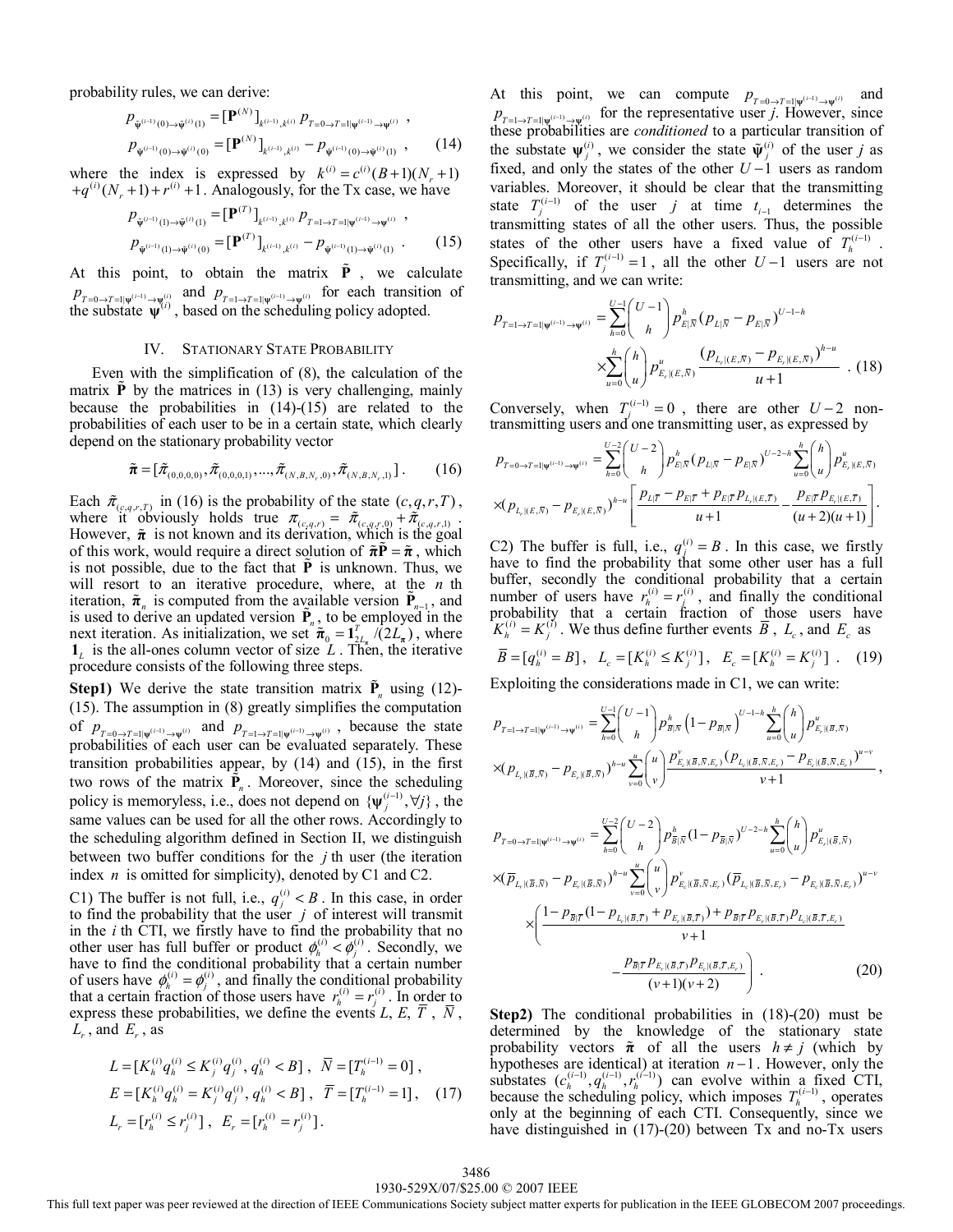(in the  $(i-1)$  th CTI), we have to take into account the evolution of the substates  $\{\psi_h^{(i-1)}, h \neq j\}$  during the  $(i-1)$  th CTI, which depends, for each user *h*, on the (fixed) substate  $T_h^{(i-1)}$ . This evolution is captured either by the matrix  $P^{(T)}$  or  $b_y^n$  **P**<sup>(N)</sup>. Consequently, we replace  $\tilde{\pi}_{n-1}$  with two different state distribution vectors  $\bar{\pi}_{n-1}^{(T)}$  and  $\bar{\pi}_{n-1}^{(N)}$ , for the Tx and no-Tx cases, respectively, defined as

$$
\overline{\boldsymbol{\pi}}_{n-1}^{(T)} = \frac{\tilde{\boldsymbol{\pi}}_{n-1}^{(T)} \mathbf{P}^{(T)}}{\tilde{\boldsymbol{\pi}}_{n-1}^{(T)} \mathbf{1}_{(N+1)(B+1)(N_r+1)}}, \quad [\tilde{\boldsymbol{\pi}}_{n-1}^{(T)}]_i = [\tilde{\boldsymbol{\pi}}_{n-1}]_{2i} ,
$$
\n
$$
\overline{\boldsymbol{\pi}}_{n-1}^{(N)} = \frac{\tilde{\boldsymbol{\pi}}_{n}^{(N)} \mathbf{P}^{(N)}}{\tilde{\boldsymbol{\pi}}_{n-1}^{(N)} \mathbf{1}_{(N+1)(B+1)(N_r+1)}}, \quad [\tilde{\boldsymbol{\pi}}_{n-1}^{(N)}]_i = [\tilde{\boldsymbol{\pi}}_{n-1}]_{2i-1} .
$$
\n(21)

These are the distribution vectors from which we must derive the probabilities used in (18) and (20), for Tx and no-Tx users, respectively. All these probabilities are conditional probabilities, involving specific events defined in (17) and (19), which in turn correspond to suitable subsets of the vectors  $\bar{\pi}_{n-1}^{(T)}$  or  $\bar{\pi}_{n-1}^{(N)}$ . Due to the lack of space we cannot define all these probabilities. As an example, we can express  $p_{L_r | (\bar{B}, \bar{N}), n} = p_{(L_r, \bar{B}, \bar{N}), n} / p_{(\bar{B}, \bar{N}), n}$ , which becomes:

$$
p_{L_r | (\bar{B}, \bar{N}), n} = \sum_{c_h=0}^N \sum_{r_h=0}^{r_j} \overline{\pi}_{(c_h, B, r_h), n-1}^{(N)} / \sum_{c_h=0}^N \sum_{r_h=0}^{N_r} \overline{\pi}_{(c_h, B, r_h), n-1}^{(N)}, \qquad (22)
$$

where  $\bar{\pi}_{(c_{h,q_h,r_h),n-\underline{1}}^{(N)}}^{(N)}$  is a generic element of  $\bar{\pi}_{n-1}^{(N)}$ . This way, the computation of  $\tilde{P}_n$  is maintained affordable, independently of the number of states of each user.

**Step3)** The state distribution vector  $\tilde{\pi}$ <sup>n</sup> is derived as

$$
\tilde{\boldsymbol{\pi}}_n \tilde{\mathbf{P}}_n = \tilde{\boldsymbol{\pi}}_n. \tag{23}
$$

The convergence of the iterative procedure has been investigated and verified by simulations, and a theoretical proof is left for further research. The iterative procedure is stopped when the maximum difference between the elements of  $\tilde{\pi}_{n-1}$  and  $\tilde{\pi}_n$  is below a suitable threshold. Noteworthy, we can model by the same approach other scheduling policies, by computation of equations analogous to (18)-(23).

# V. SIMULATION RESULTS

We considered a number of users ranging from 2 to 20. The total bandwidth for each link is 1.08M symbols/sec,  $N_p = 1080$  bits, and  $T_f = 2$  ms. The channel model for each user is based on a Markov chain as detailed in [11], and it is identical to one of those considered in [6], i.e., characterized by Rayleigh fading with  $SNR = 15$  dB and Doppler frequency  $f_d = 10 \text{ Hz}$  ( $f_d T_f = 0.02$ ). The channel has six states ( $N = 5$ ), where  $K_n \in \{0, 1, 2, 3, 6, 9\}$  is the average rate, associated with the channel states as in [6]. The average rate of a system with  $U = 1$  would be 4.905 packets per CTI (2.64 Mb/sec), while an *ideal system* with infinite buffers' length and no delay constraints could achieve an aggregate *ideal total rate* (ITR)

$$
c_{MAX}(U) = \sum_{n=0}^{N} p_{c_{MAX}^{(i)}} = K_n = \sum_{n=0}^{N} p_{n,MAX} K_n
$$
 (24)

by scheduling the user  $j_{MAX}$  with the maximum rate in each CTI, thus maximally exploiting the MUD. The value of  $p_{n,MAX}$  in (24) represent the probability of the best user to be in the TM*n* state, and is obtained as the stationary probability state associated with the channel matrix  $P_{C,MAX}$ , defined similarly to **P***<sup>C</sup>* , whose derivation is trivial and omitted for lack of space. We considered a Poisson arrival process, characterized by the conditional probability

$$
p_{a|c_j^{(i)}} = \frac{(\lambda L_n)^a}{a!} e^{-\lambda L_n}, \quad a > 0,
$$
 (25)

where  $\lambda$  is the mean arrival rate and  $\alpha$  represents the number of packets arriving in the *i* th CTI to user *j* during a single *slot*, of duration  $L_n = T_f / K_i^{(i)}$ . The value of  $\lambda$  is chosen as

$$
\lambda = \alpha \frac{c_{\text{MAX}}(U)}{UT_f} \,. \tag{26}
$$

The parameter  $\alpha \in [0,1]$  quantifies the traffic intensity with respect to the ITR and gives an insight on the load of the scheduling policy.  $\alpha = 1$  represents an unreachable limit for any scheduling policy in a practical system with finite buffer length. We considered three values, with  $\alpha \in \{0.4, 0.5, 0.66\}$ . The buffer length is  $B = 10$ , while the maximum number of retransmissions is  $N_r = 3$ . Thus, the size  $2L_\pi \times 2L_\pi$  of the matrix **P** is  $528 \times 528$ . As in [6], we choose the TMs in order to guarantee the same  $PER = 0.05$  for each TM different from TM0. It is meaningful to show only the behavior of the substates  $q_j^{(i)}$  and  $r_j^{(i)}$ , instead of the whole vector  $\tilde{\pi}$ , because  $c_j^{(i)}$  is imposed by the channel matrix  $P_c$ .

Fig. 2 shows, for  $U = 20$  and  $\alpha = 0.66$ , the good agreement between the simulated and analytical stationary probability vectors of  $q_j^{(i)}$  and  $r_j^{(i)}$ . Fig. 2 clearly illustrates the benefit for users with full buffer  $(q = B = 10)$  of being scheduled first, which drastically reduces the probability of overflow and consequently the PLR. Moreover, the probability of reaching the retransmission limit ( $r = N = 3$ ) is very low, with negligible effect on the PLR. The PLR is plotted in Fig. 3 for different values of the traffic intensity parameter  $\alpha$  as a function of the number *U* of users. A good agreement between theory and simulation is highlighted, unless for very low PLR values, which would require longer simulations. Fig. 3 also shows that the scheduling policy succeeds in exploiting the MUD of the system, with a significant reduction of the PLR for increasing *U* even for  $\alpha = 0.66$ , and an impressive one for lower values of the system load  $\alpha$ .

Fig. 4 displays the average delay of the packets. A good agreement with simulations is observed also in this case, especially for higher numbers of users. It is worth noting that, for high *U* , the increase of the average delay with the number of users is approximately linear, with roughly the same slope. This implies that, for any  $\alpha$  and any  $U \ge 10$ , adding new users causes the same increase in the average delay. In any case, Fig. 4 clearly highlights the benefits of the adopted scheduling policy with respect to the simplest possible one, which randomly schedules the users.

Fig. 5 plots the normalized throughput of each single user for several values of  $\alpha$  and  $U$ . The normalized throughput is expressed as the ratio between the actual throughput and the ITR  $c_{\text{MAX}}(U)$ . In addition, Fig. 5 exhibits a good agreement between theory and simulations, especially for lower values of  $\alpha$ . Moreover, it can be observed that the normalized throughput is largely independent from the number of users for  $\alpha = 0.5$  and  $\alpha = 0.4$ , while for  $\alpha = 0.66$  the MUD benefits are highlighted by the increase of the throughput with the number  $U$  of users: when  $U = 20$ , the throughput is close to its maximum theoretical value ( $\alpha$  = 0.66), while for lower values of *U* some throughput reduction is experienced. Thus, the good efficiency of our heuristic scheduling policy is confirmed even by Fig. 5.

This full text paper was peer reviewed at the direction of IEEE Communications Society subject matter experts for publication in the IEEE GLOBECOM 2007 proceedings.